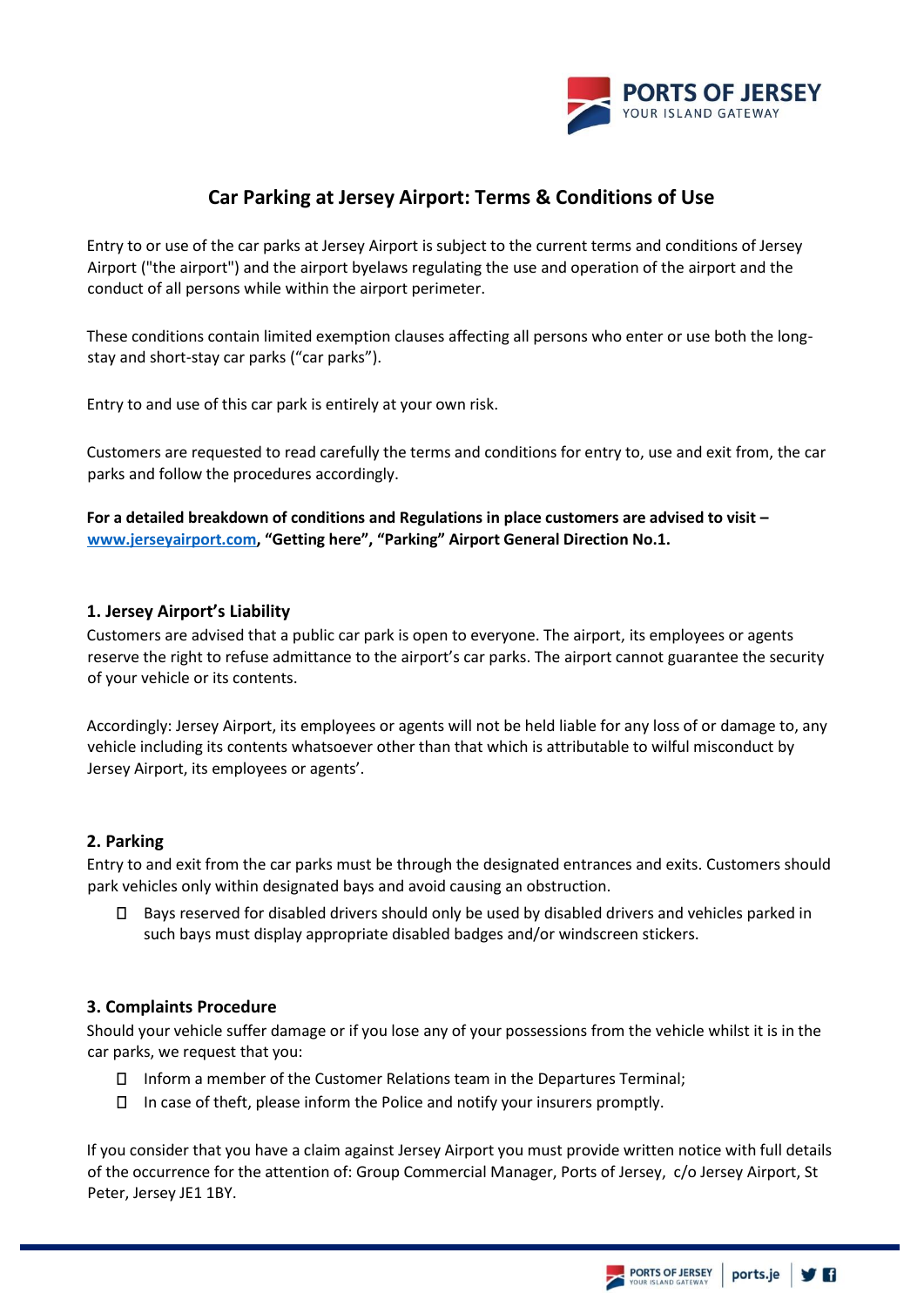

All claims must be made within 72 hours of discovery of the loss or damage. Before submitting a claim to Jersey Airport, customers are requested to check 'Condition No 1' (above) and to satisfy themselves that the subject matter of their claim falls within Jersey Airport's area of responsibility.

#### **4. Securing your Vehicle**

Unless requested by Jersey Airport or one of its employees, please ensure that the following checks have been made:

- Your vehicle is fully and securely locked;
- All windows and the sunroof of your vehicle are securely closed;
- Jersey registered vehicles must display a valid insurance disc on the windscreen

#### **5. Possessions**

- Wherever possible, please take your possessions with you when you leave your vehicle;
- If you have to leave possessions in your vehicle, do not leave them where they are visible and ensure that they are as securely out of sight as possible.

#### **6. Courtesy to other Customers**

Should you damage another customer's vehicle you are requested to report the matter immediately to a member of the Customer Relations team in the Departures Terminal and provide them with the registration number for both vehicles

#### **7. Safety in the Car Park**

- Please drive carefully in the car parks and obey the directional signs. Vehicles should not be driven at a speed in excess of 10 miles per hour. After you have parked your vehicle please proceed to the nearest exit ways which are signposted. Please ensure that children do not play in the car parks and please notify an airport staff member if you feel the need for assistance in such instances;
- Any drivers of caravans, trailers or large vehicles should report to a member of the Customer Relations team in the Departures Terminal, prior to entering the car parks.

#### **8. Lost Tickets**

Customers who cannot produce their parking tickets upon departure will be charged according to the current Jersey Airport tariffs, details of which can be obtained from the Customer Relations Team in the Departures Terminal, inclusive of a £25 surcharge.

In the interests of security, tickets or passes should not be left in view inside vehicles.

#### **9. Agency**

Anyone who enters into a contract with Jersey Airport for the parking of a vehicle, whether by purchasing a ticket or otherwise, does so on behalf of themselves.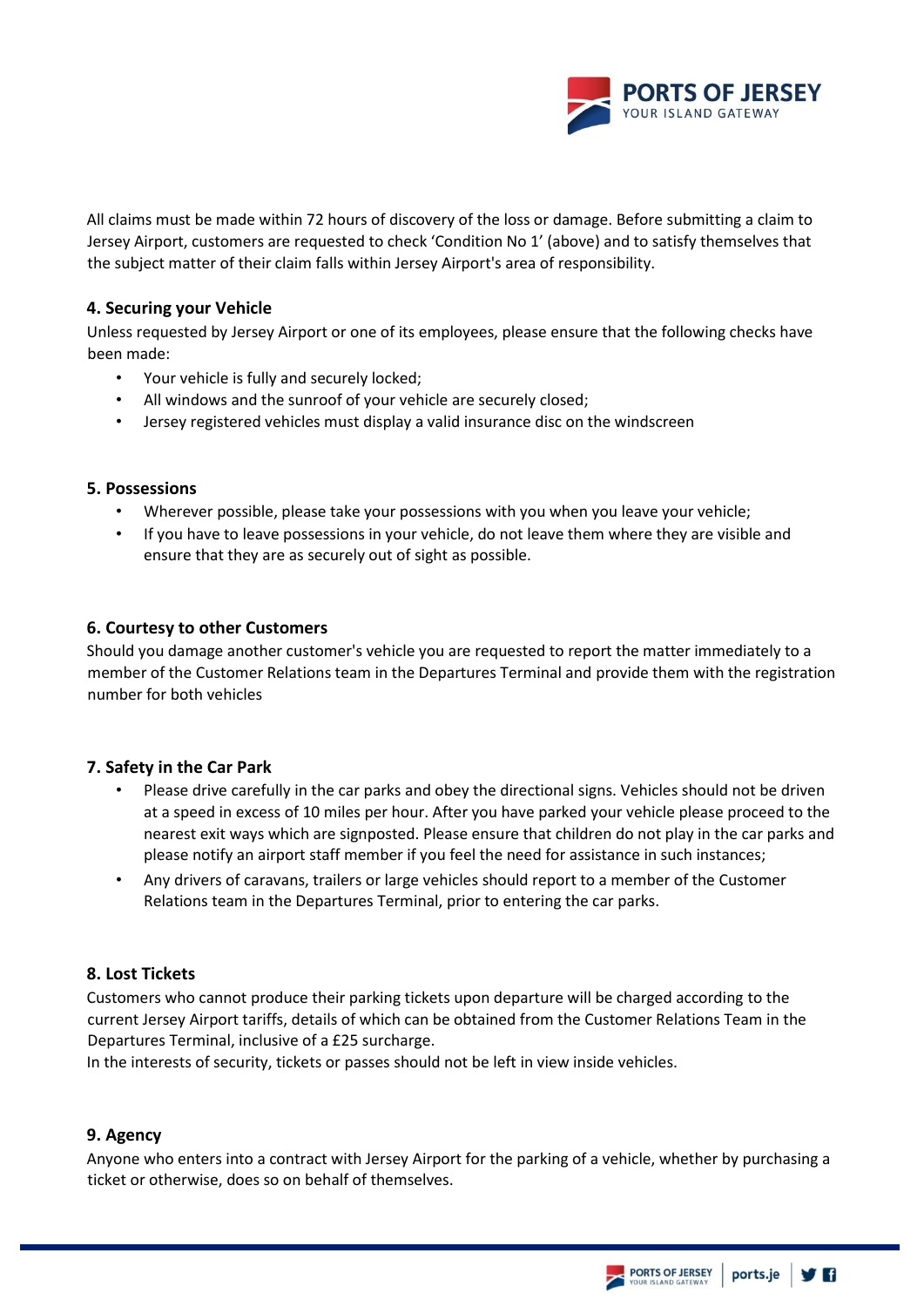

# **10. Immobilisation**

*10.1.* If a breach or infringement of any of these terms and conditions is committed by the user of the car parks then Jersey Airport, its employees or agents may at any time in their absolute discretion immobilise a vehicle by a non-contact immobilising technique as appropriate.

*10.2* The vehicle will be removed from the vicinity of the airport perimeter upon payment of a charge, as determined from time to time by Jersey Airport.

*10.3* Jersey Airport, its employees or agents will not be liable for any damage caused to a vehicle as a result of the immobilisation of the vehicle other than that which would be attributable to wilful misconduct on the part of the airport.

# **11. Moving and relocating of Vehicles**

*11.1* Jersey Airport reserves the right to move any vehicle causing an obstruction within the car park or an incorrectly parked vehicle. Jersey Airport will not be held liable for any damage caused to any such vehicle or property other than that which is attributable to wilful misconduct on its part.

*11.2* Jersey Airport additionally reserves the right where the car parks have to be closed either temporarily or permanently in whole or in part or have to be evacuated in cases of emergency, to remove any vehicle at any time to any other reasonably convenient car park within the control of the airport and it will not be liable for any damage caused to any such vehicle or property other than that which is attributable to wilful misconduct on its part.

*11.3* Jersey Airport reserves the right for it, its agents or the relevant police/control authority to move or remove any vehicle to safeguard any person or property against injury or damage or in the event of an actual or perceived threat to security and to remove vehicles which are, or appear to be, stolen or abandoned.

# **12. Liens**

A vehicle in the car parks may be subject to a lien for all charges due or accruing from the customer to Jersey Airport, and a general lien for all and any monies from the customer to the airport. If the said lien is not satisfied by the payment, within 30 days of notice given by Jersey Airport of its intentions to sell the vehicles in default of payment, the airport may sell the vehicle by auction or otherwise. The proceeds of sale may be applied in and towards satisfaction of all same owing to the airport by the customer. Jersey Airport shall be entitled to charge reasonable garage charges in respect of the period during which the vehicle is in the possession of the airport. Any balance of purchase price remaining after satisfaction of such sums shall be held by Jersey Airport on behalf of the registered owner of the vehicle. Notice of intention aforesaid shall be deemed to have been properly and sufficiently given by the sending of written notice by prepaid post, addressed to the registered owner at his last known address.

# **13. Abandoned Vehicles**

The user of the car parks agrees to notify the airport in writing if their stay will exceed 30 days otherwise Jersey Airport will deem the vehicle as having been abandoned for the purpose and shall make arrangements by way of newspaper Gazette Notice or Website to notify the owner of the vehicle's impending disposal accordingly. Proof of ownership will be required for collection of said vehicle and any costs incurred will need to be settled before the vehicle may exit.